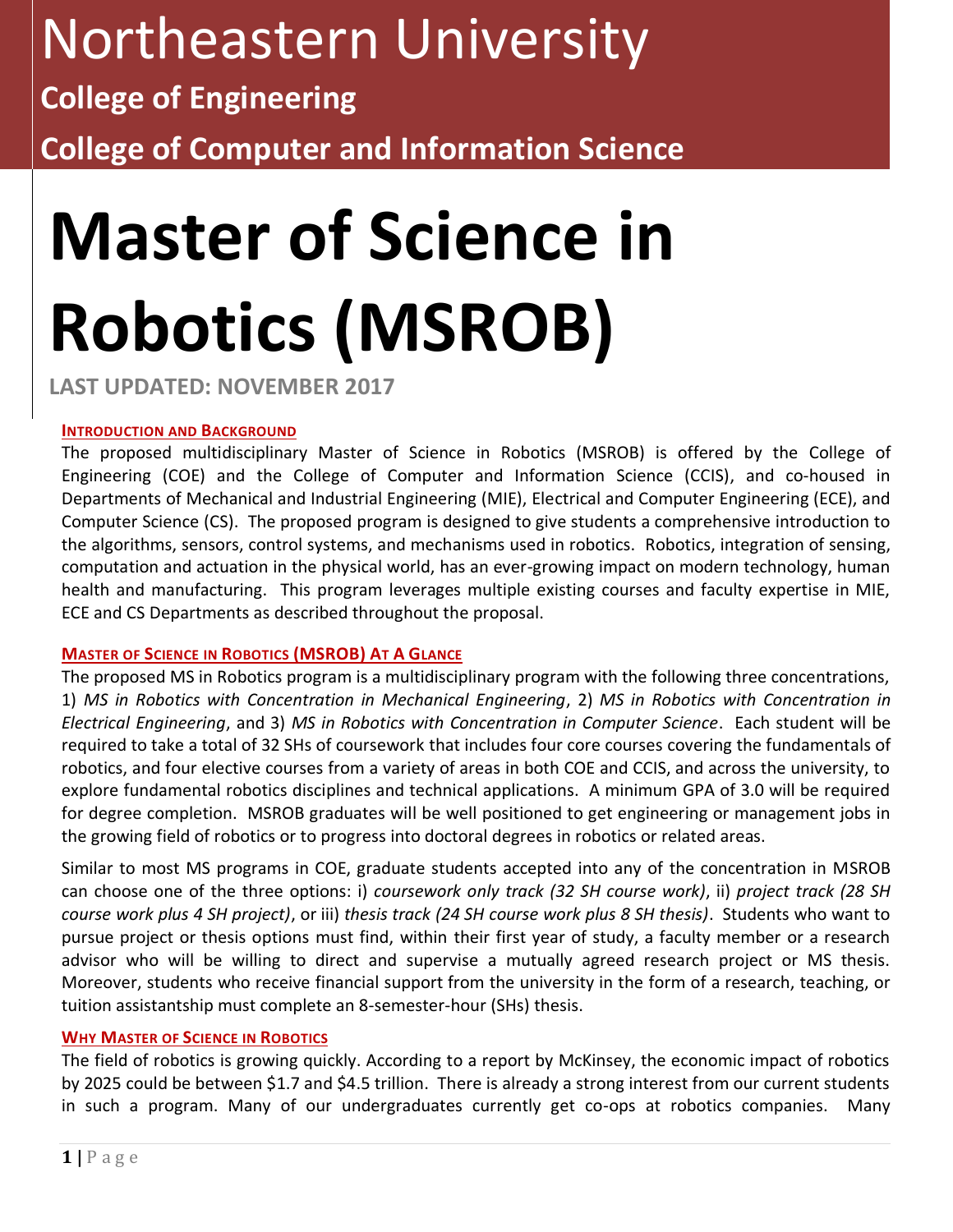prospective MS students both in COE and CCIS ask about our robotics course offerings. Robotics employers often contact us regarding hiring our robotic students. It is critical for Northeastern to play a larger role in this emerging area. Fortunately, Northeastern has already made a significant investment in robotics by hiring half a dozen new faculty across multiple departments and colleges. There already exist six core faculty and an additional twelve affiliated faculty at Northeastern (see [www.northeastern.edu/robotics/\)](http://www.northeastern.edu/robotics/).

#### **COMPETITION FROM OTHER PROGRAMS**

Given the exponential rise of robotics systems and applications and the high level of employer demand, it is not surprising that several universities have created robotics programs and certificates in the past few years. While the number of programs in this area has increased greatly over the past 3-5 years, demand continues to exceed supply. This is true for companies across the country but also specifically in Boston and the New England area with companies where faculty have collaborations and contacts. Table 1 lists some of the key competitors. For a list of additional MS programs in robotics, pls. see the listing online at: <http://www.gradschoolhub.com/best/robotics-engineering-schools/>

| <b>Institution</b>                   | <b>Program</b>                                                               | <b>Focus</b>                                            | <b>Courses/Credit</b>                                        |
|--------------------------------------|------------------------------------------------------------------------------|---------------------------------------------------------|--------------------------------------------------------------|
| University of Michigan               | <b>MS</b> in robotics                                                        | Sensing, Reasoning, Acting                              | 5 core courses + 3 electives and<br>thesis/project           |
| Carnegie Mellon<br>University        | MS in robotics, robotics<br>development, and computer<br>vision for robotics | Robotics fundamentals,<br>applications, computer vision | 4 core courses + 4 technical<br>electives and project        |
| Georgia Tech                         | <b>MS</b> in Computational<br><b>Perception and Robotics</b>                 | <b>Computer Vision, Robotics</b>                        | 2 core courses + 3 technical<br>electives and project/thesis |
| University of Southern<br>California | <b>MS in Intelligent Robotics</b>                                            | Robotics                                                | 4 core courses + 4 technical<br>electives                    |
| Worcester Polytechnic<br>Institute   | <b>MS</b> in Robotics                                                        | Robotics                                                | 4 core courses + 4/2 electives<br>and project/thesis.        |

#### **Table 1.** Specific competitor programs

#### **IMPACT ON EXISTING PROGRAM AT NORTHEASTERN**

The creation of the MSROB has the potential to draw students from several current MS programs at Northeastern including the Masters in Computer Science (MSCS), the Masters in Electrical and Computer Engineering (MSECE), and the Masters in Mechanical Engineering (MSME). However, since all three of these programs are already at capacity with very competitive admissions rates, this impact should be minimal (for example, the MSCS accepted only 21% of its 2,600 applicants in fall 2015). Moreover, MSROB could make the MSCS, MSECE, and MSME programs even more attractive than they already are by facilitating the introduction of additional robotics courses. Many of our current MS students are already very interested in robotics because they hope to find jobs with major tech firms such as Toyota, Amazon, Google, Apple and Nvidia, to just name a few. Since the additional courses that will be created in support of MSROB will also be available to other MS students, we expect that this will ultimately have a positive effect on all our MS programs. Additional impact at the university could include programs that offer elective course areas. Moreover, the growth of MSROB program will support higher enrollments in elective courses in related technical or contextual areas. Partner colleges will be consulted on the approval of their courses for this program.

#### **MSROB PROGRAM OVERVIEW AND CURRICULUM**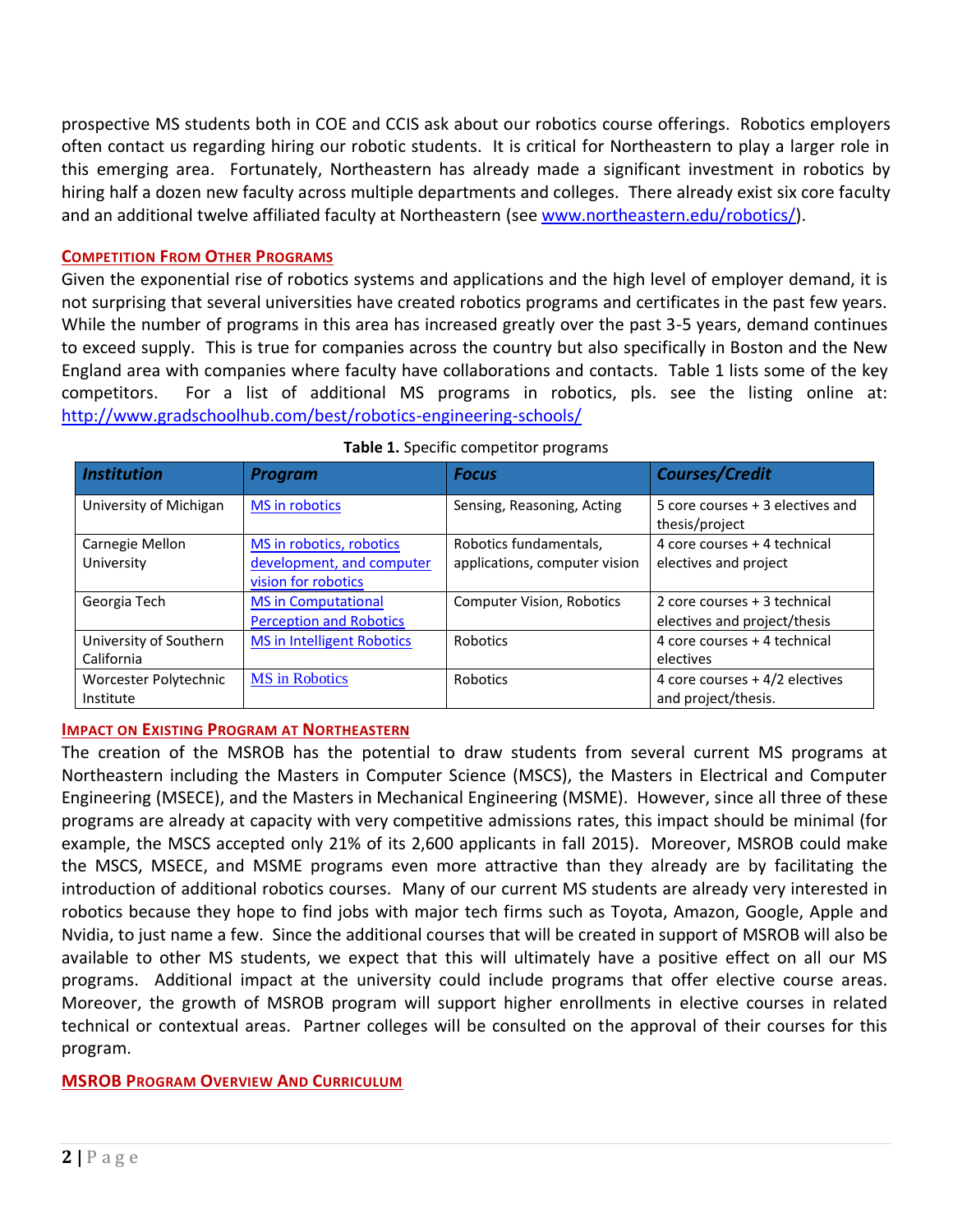**Program Overview:** The field of Robotics is fundamentally interdisciplinary, drawing on ideas in computer science, mechanical engineering, and computer and electrical engineering. Consequently, our proposed curriculum integrates courses from each of these areas. There will be six core courses in total, with each department (MIE, ECE and CS) offering two core courses. Each student will be required to take at least four core courses, depending on their concentration (see details next). The MIE core courses will focus on control, dynamics, and kinematics of robots, while the core courses in ECE will focus on systems, mapping, localization, and navigation. The core courses offered by CS will dive into perception, planning, and learning algorithms. These courses will explore the topics above in the context of a variety of real aerial, ground, marine, and manipulator systems. The courses are tailored toward students with a major in either a field of engineering or computer science. Finally, the student will round out their requirements with four technical electives selected from among those listed in Appendix A.

**Detailed Curriculum:** Students are required to take four of the six core courses plus four, three, or two elective courses based on their track .

#### • *Required Core Courses (16 SHs)*

*Must take at least one from each of ME, ECE and CS.*  (4 SHs) ME 5659: Control System Engineering (4 SHs) ME 5250: Robot Mechanics and Control

(4 SHs) ECE: 5698 Mobile Robotics (4 SHs) ECE 5698: Robotics Sensing and Navigation

(4 SHs) CS 5335: Robotic Planning and Perception (4 SHs) CS 5XXX: Reinforcement Learning and Decision Making

#### • *Elective Courses (16 SHs)*

Coursework Only Option 16 SHs from the approved list given in Appendix A

Project Option 4 SHs of MS Project or approved Independent-Study course 12 SHs from the approved list given in Appendix A

Thesis Option 8 SHs of MS Thesis 8 SHs from the approved list given in Appendix A

#### • *MS with concentrations in ME, ECE or CS*

Students choose their concentration (CS, ECE, or MIE) at the time they apply to the program. They must take two core courses from their concentration department. The remaining two core courses must be selected one from the other two concentrations. The elective courses (which are 16 SH for course only track, 12 SH for project track, and 8 SH for the thesis track) are selected from the list of elective courses given in Appendix A.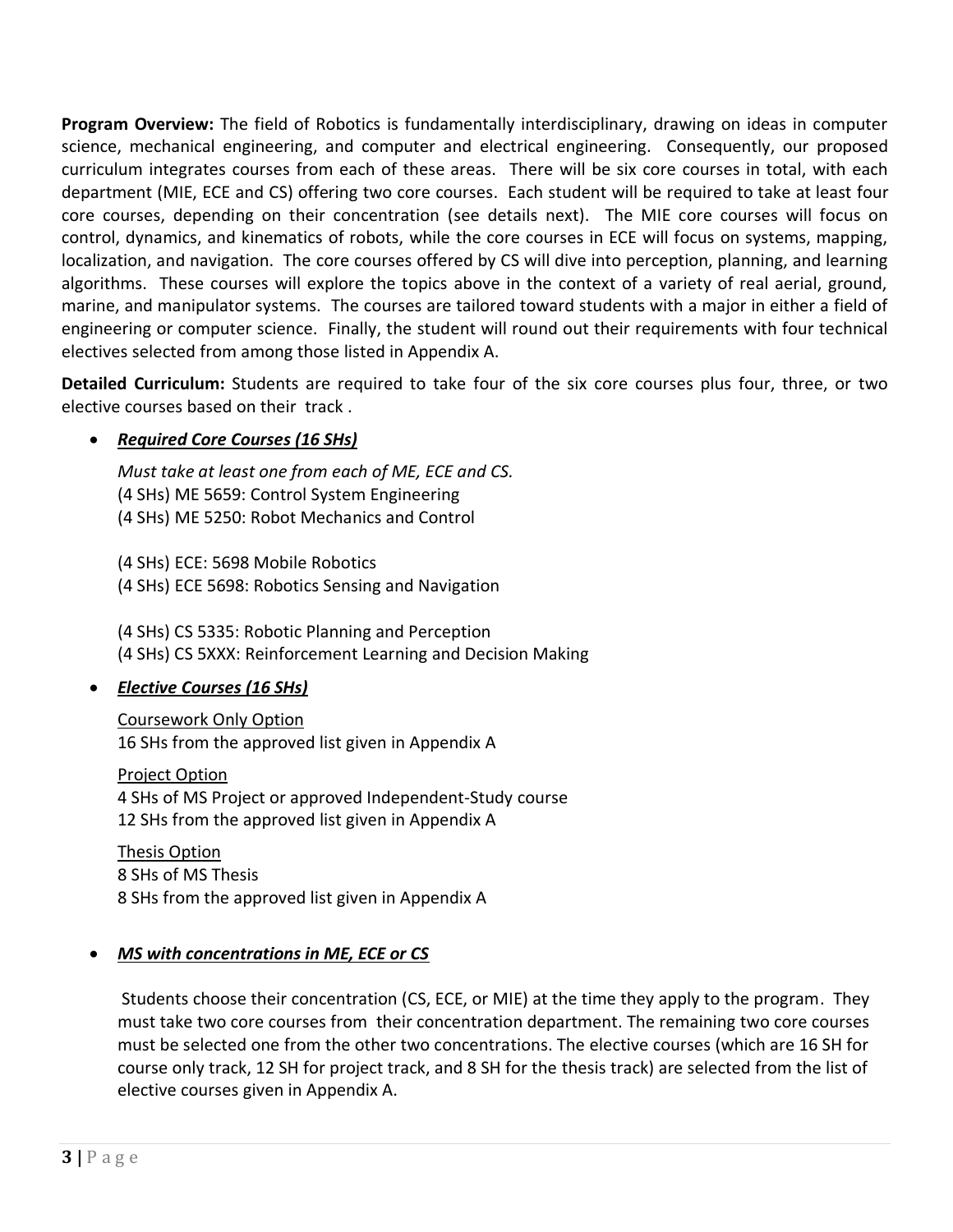#### **PROGRAM EDUCATIONAL OUTCOMES**

Graduate Students who complete the MS degree will be able to:

- 1. *Outcome 1:* Understand the planning, perception, and learning algorithms common in robotics and be able to apply these algorithms in the context of mobility and manipulation systems.
- 2. *Outcome 2:* Understand the kinematics and dynamics of robotic systems and be able to design controllers for these systems.
- 3. *Outcome 3:* Understand the sensor, actuator, embedded, mapping, localization, and navigation systems commonly used in robotics and be able to build/integrate end-to-end systems.

#### **ADMISSION CRITERIA**

In general, successful applicants to the MSROB program will have a background in Engineering or Computer Science, with a strong background in programming, statistics, and linear algebra. Students will select a concentration department, called "Home Department" — see list of concentrations in the previous sections. The home department, in consultation with the other two departments, will make admissions decisions for all students in that concentration. In order for student to be accepted into MSROB program, at least two departments, including the home department, must provide positive recommendations for the student.

Minimum requirements for an application to be reviewed for admission are:

- An undergraduate degree in MIE, ECE, CS, or a closely related area with a minimum GPA of 3.000
- Statement of purpose including description of relevant work experience.
- GRE: 150V/155Q/4.0A
- TOEFL: 100 (for international applicants with a BS from a non-native English speaking country)
- Two (2) letters of recommendation from professional and/or academic reference.

#### **ASSESSMENT PLAN**

The assessment plan for the new courses in the MSROB uses both direct and indirect assessment to assess how well students are achieving the core outcomes of each individual course.

*Direct assessments* will include an anonymized assessment of student coursework to be sampled at random from the core courses. Selected work will be cumulative and synthetic to each course, such as final projects. The program faculty will develop quality rubric to assess the outcomes of each course and the level of achievement by current students. Coursework will be sampled annually.

**Indirect assessments** of the program and new core courses will include standard institutional metrics including but not limited application statistics, enrollment data, completion and persistence rates, TRACE evaluations, student surveys (current and graduate), and student-employer co-op reviews. The program will also conduct student interviews (group and individual) to understand student perceptions of program and course operation.

#### **RESOURCES AND REVENUE**

The MSROB program will be based upon existing resources in the College of Engineering (MIE and ECE Departments) and the College of Computer and Information Science (CS Department).

#### **PROGRAM POINTS OF CONTACT**

• MS in Robotics with Concentration in Mechanical Engineering: Prof. Nader Jalili (MIE/COE)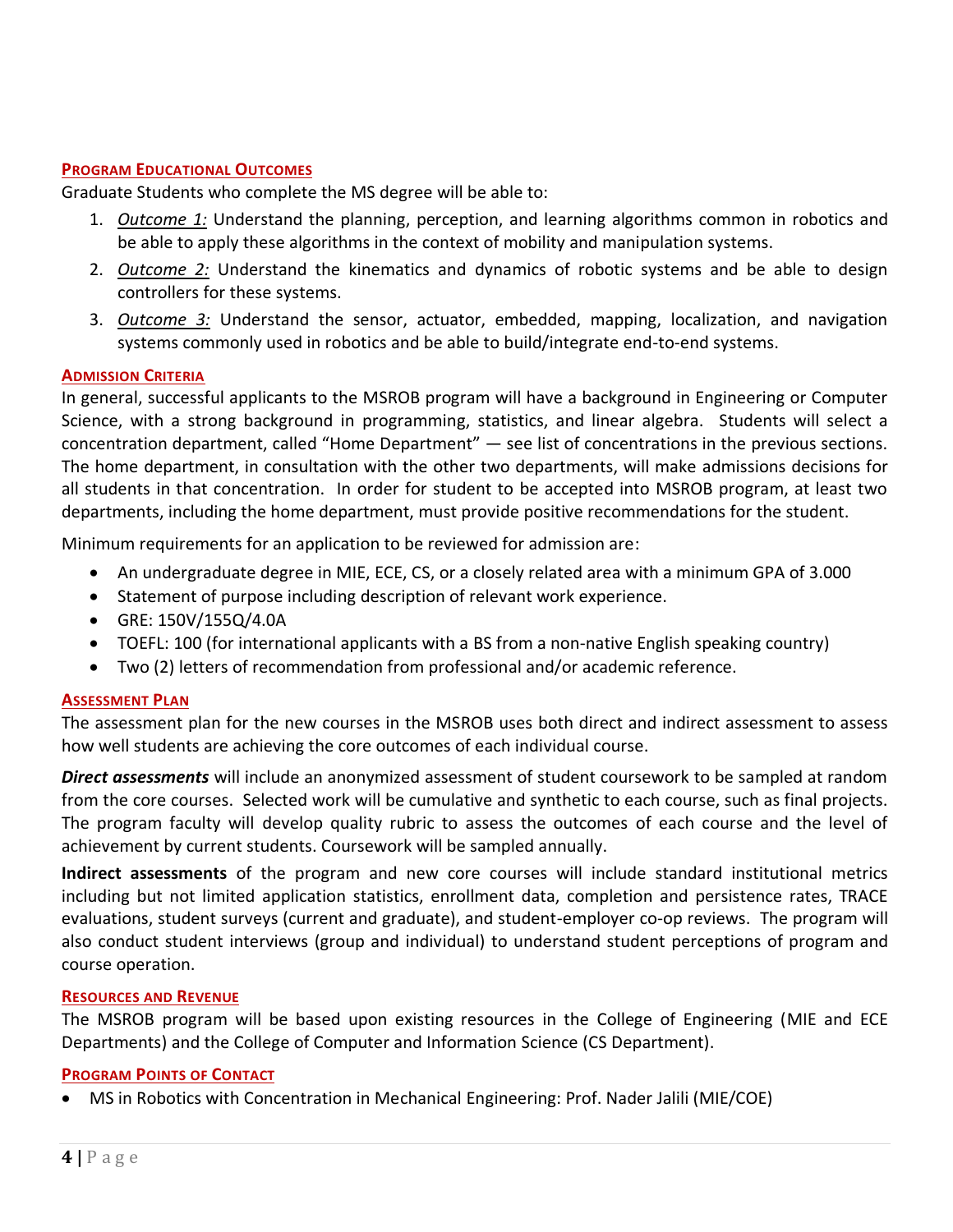- MS in Robotics with Concentration in Electrical Engineering: Prof. Hanumant Singh (ECE/COE)
- MS in Robotics with Concentration in Computer Science: Prof. Robert Platt (CS/CCIS)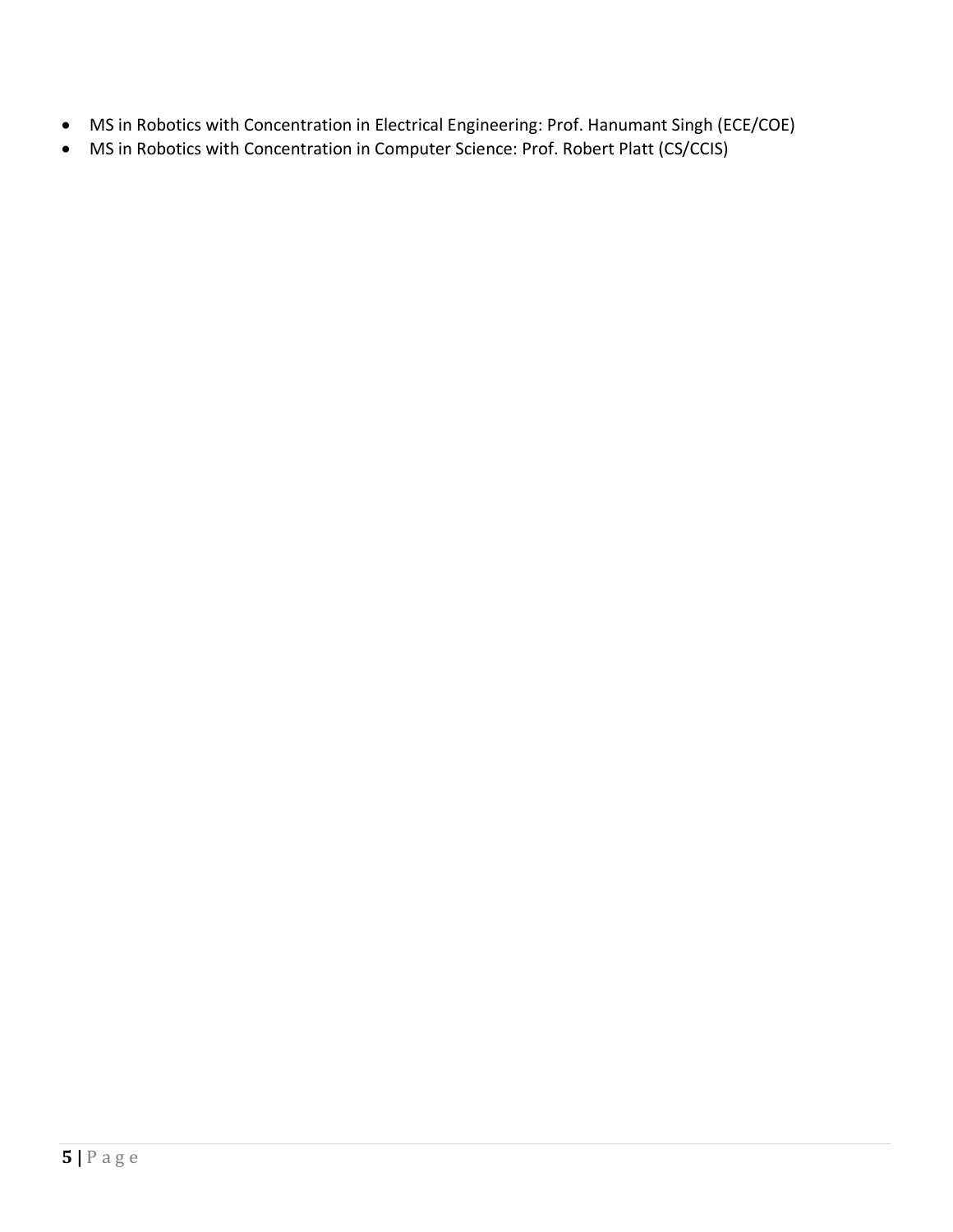### **Appendix A: List of Approved Elective Courses<sup>1</sup>**

#### *College of Engineering*

Mechanical and Industrial Engineering Department (All 4 SHs course, except otherwise noted)

- ME 5240: Computer Aided Design and Manufacturing
- ME 5245: Mechatronic Systems
- ME 5250: Robot Mechanics and Control
- ME 5655: Dynamics and Mechanical Vibration
- ME 5659: Control Systems Engineering
- ME 5665: Musculoskeletal Biomechanics
- ME 6200: Mathematical Methods for Mechanical Engineers 1
- ME 6201: Mathematical Methods for Mechanical Engineers 2
- ME 7210: Elasticity and Plasticity
- ME 7247: Advanced Control Engineering
- ME 7253: Advanced Vibrations
- ME 7350: Graduate Seminar in Robotics (1 SH)
- IE 5630: Biosensor and Human Behavior Measurement
- IE 7270: Intelligent Manufacturing
- IE 7280: Statistical Methods in Engineering
- IE 7315: Human Factors Engineering
- •

Electrical and Computer Engineering Department (All 4 SHs course, except otherwise noted)

- EECE 5639: Computer Vision
- EECE 5642: Data Visualization
- EECE 5644: Introduction to Machine Learning and Pattern Recognition
- EECE 5698: Mobile Robotics
- EECE 5698: Assistive Robotics
- EECE 5698: Sensing and Navigation
- EECE 5580: Classical Control Systems
- EECE 7323: Numerical Optimization Methods
- EECE 7335: Detection and Estimation Theory
- EECE 7337: Information Theory
- EECE 7360: Combinatorial Optimization
- EECE 7370: Advanced Computer Vision
- EECE 7397: Advanced Machine Learning

#### *College of Computer and Information Science*

- CS 5006: Algorithms
- CS 5100: Foundations of Artificial Intelligence

 $\overline{a}$ 

 $1$  Other approved 5000 or higher-level courses may be chosen or petitioned to be taken in consultation with faculty advisor.